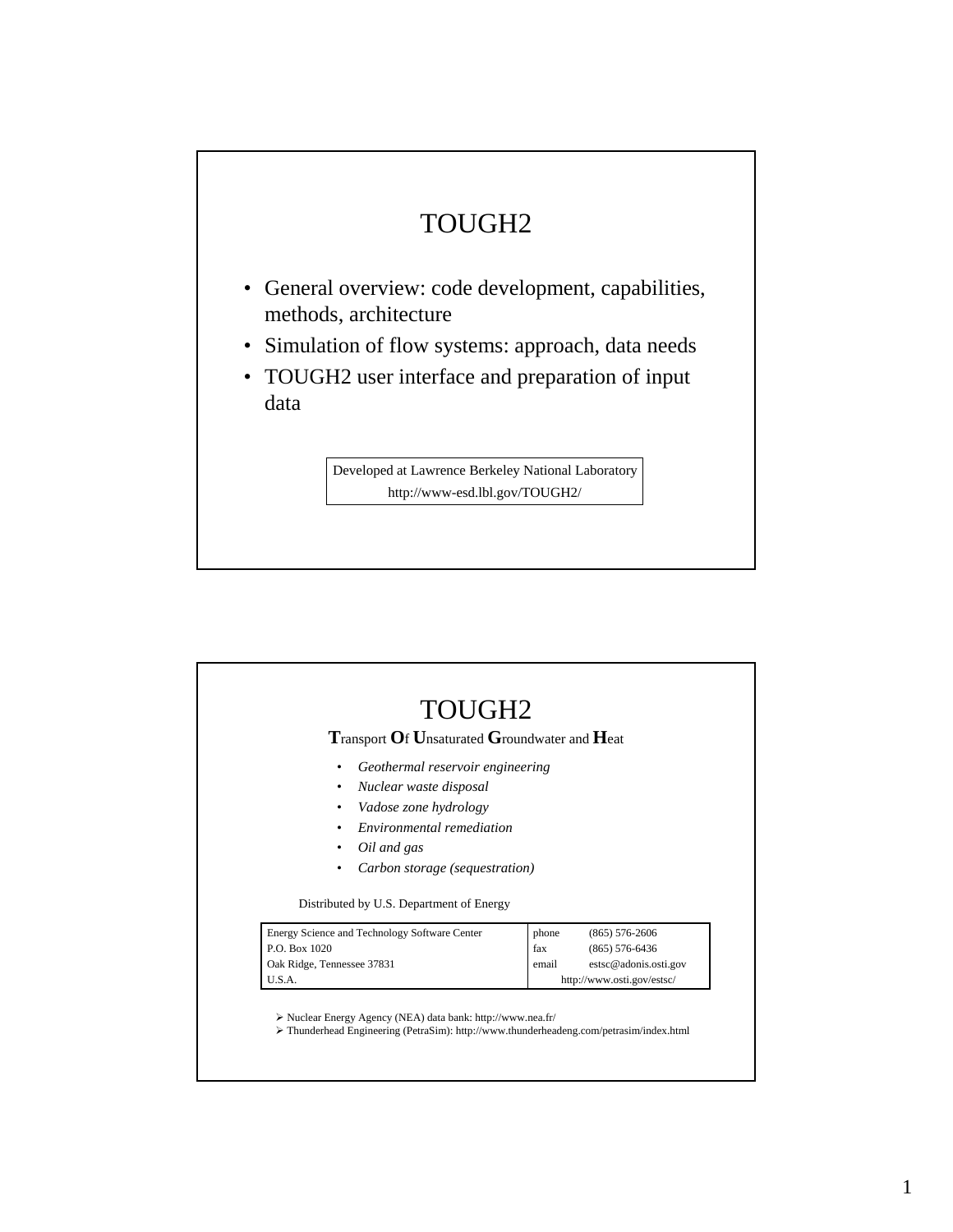|                     | Table 1. Development of the TOUGH codes.*                             |                                                                |                                                          |  |  |  |  |
|---------------------|-----------------------------------------------------------------------|----------------------------------------------------------------|----------------------------------------------------------|--|--|--|--|
| <b>Simulator</b>    | <b>Application</b>                                                    | Phases (components)?                                           | <b>Comments</b>                                          |  |  |  |  |
| <b>MULKOM</b>       | geothermal, nuclear waste,<br>oil and gas                             | multi (multi)                                                  | research code.<br>operational 1981.<br>no public release |  |  |  |  |
| <b>TOUGH</b>        | geothermal, nuclear waste                                             | aqueous, gas (water, air)                                      | released 1987                                            |  |  |  |  |
| <b>TOUGH2</b>       | general purpose                                                       | aqueous, gas (water, NCGs)                                     | released 1991                                            |  |  |  |  |
| <b>T2VOC</b>        | environmental                                                         | aqueous, gas, NAPL<br>(water, air, VOC)                        | released 1995                                            |  |  |  |  |
| iTOUGH2             | inverse modeling:<br>sensitivity analysis,<br>uncertainty propagation | multi (multi)                                                  | released 1999                                            |  |  |  |  |
| <b>TOUGH2 V 2.0</b> | general purpose                                                       | multi (multi)                                                  | released 1999                                            |  |  |  |  |
| <b>TMVOC</b>        | environmental                                                         | aqueous, gas, NAPL<br>(water, air, multiple VOCs)<br>and NCGs) | released 2002                                            |  |  |  |  |
| <b>TOUGHREACT</b>   | reactive chemistry                                                    | aqueous, gas, solid (multi)                                    | release 2004                                             |  |  |  |  |
|                     |                                                                       |                                                                | (expected)                                               |  |  |  |  |
| <b>TOUGH-FLAC</b>   | geomechanics                                                          | aqueous, gas (water, CO <sub>2</sub> )                         | research code                                            |  |  |  |  |

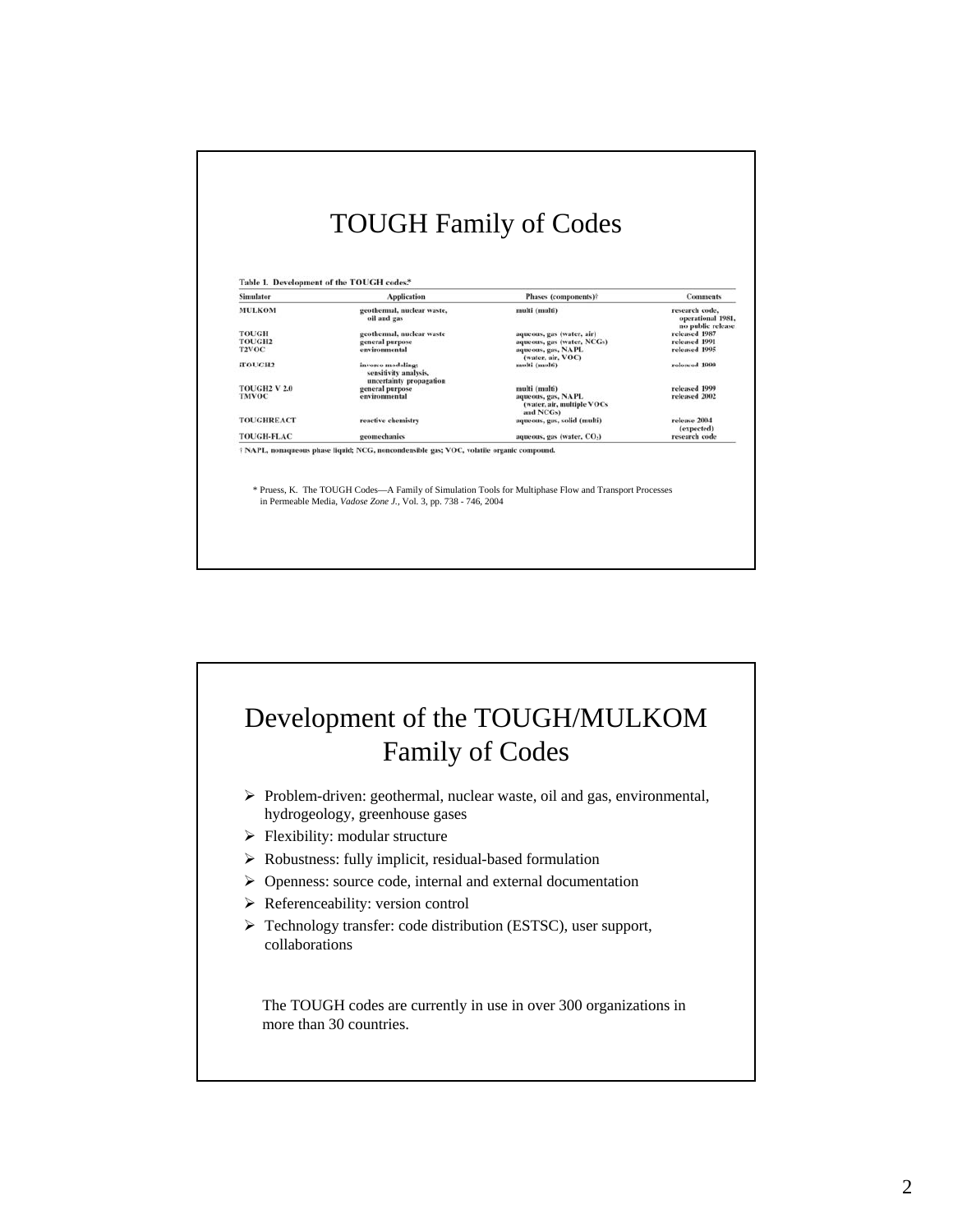

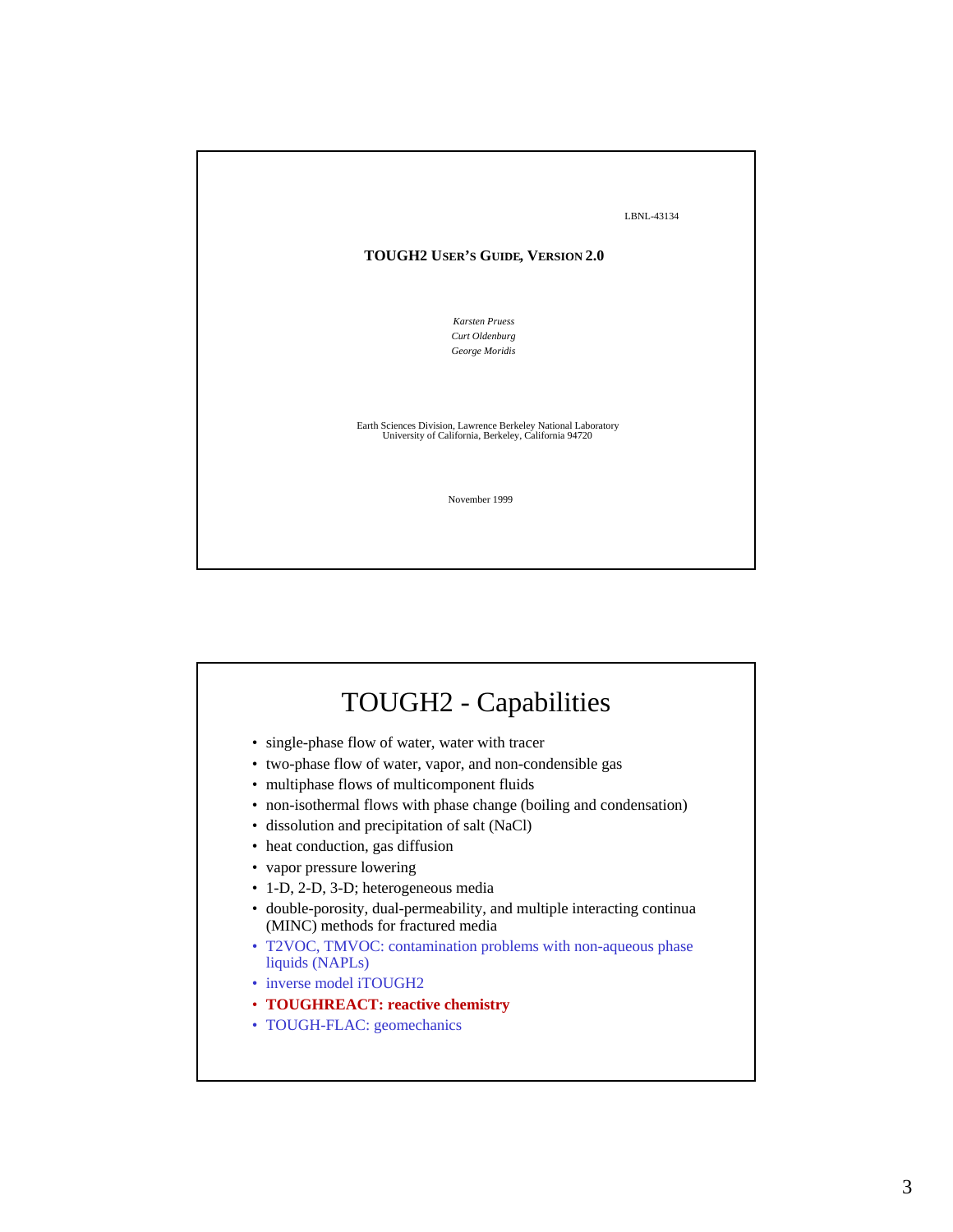| Pruess, K., A. Simmons, Y.S. Wu                                                                               | <b>PROBLEM</b><br><b>TITLE</b>                | <b>DIMENSIONS</b>         | <b>FEATURES</b>                                                                                                                                           | <b>ISSUES</b>                                                                                                                                               | <b>REFERENCES</b>                                                   |
|---------------------------------------------------------------------------------------------------------------|-----------------------------------------------|---------------------------|-----------------------------------------------------------------------------------------------------------------------------------------------------------|-------------------------------------------------------------------------------------------------------------------------------------------------------------|---------------------------------------------------------------------|
| and G. Moridis. TOUGH2 Software<br><b>Qualification.</b> Lawrence Berkeley<br>National Laboratory Report LBL- | infiltration                                  | 1-D. linear<br>horizontal | isothermal                                                                                                                                                | code verification against<br>known semi-analytical<br>solution (Philip, 1955;<br>Ross et al., 1982)                                                         | #2 in Pruess<br>(1987); also #1 in<br>Moridis and Pruess<br>(1992)  |
| 38383, February 1996.<br>$\overline{2}$                                                                       | flow to a<br>geothermal<br>well               | 1-D, radial               | water and steam only,<br>no air; sensible and<br>latent heat effects:<br>coupled fluid and heat<br>flow                                                   | phase transitions:<br>propagating boiling<br>front; code verification<br>against known semi-<br>analytical and numerical<br>solutions (Garg, 1978,<br>1980) | #4 in Pruess,<br>(1987), also #4 in<br>Moridis and Pruess<br>(1992) |
| 3                                                                                                             | transient heat<br>pipe                        | 1-D, linear               | coupled fluid and heat<br>flow with air; liquid-gas<br>counter-flow with very<br>strong binary diffusion;<br>sensible and latent heat<br>effects          | code verification against<br>similarity solution<br>(Doughty and Proess,<br>1991, 1992)                                                                     | Pruess (1991);<br>Doughty and<br>Pruess (1992)                      |
| 4                                                                                                             | coupled heat<br>and mass<br>transport         | 1-D, linear               | non-isothermal<br>convection, diffusion                                                                                                                   | code verification<br>(Avdonin, 1964, Ross,<br>1982)                                                                                                         | #2 in Moridis and<br>Pruess (1992)                                  |
| 5                                                                                                             | heat transport                                | 1-D, radial               | single phase non-<br>isothermal, convection,<br>diffusion, sensible and<br>latent heat effects                                                            | code verification<br>(Avdonin, 1964, Ross,<br>1982)                                                                                                         | #3 in Moridis and<br>Pruess (1992)<br>#2 in Moridis and             |
| 6                                                                                                             | Theis problem<br>(flow toward a<br>well)      | 1-D. radial               | single-phase,<br>isothermal, viscous<br>forces                                                                                                            | validation against<br>analytical solution<br>(Theis, 1935)                                                                                                  | Pruess (1995)<br>#1 in Moridis and<br>Pruess (1995)                 |
| $\tau$                                                                                                        | Coupled fluid<br>and heat flow<br>in fracture | 1-D, radial               | heat conduction, MINC,<br>fracture-matrix flow.<br>single-phase, non-<br>isothermal                                                                       | verification                                                                                                                                                | Pruess and Wu<br>(1993)                                             |
| 8                                                                                                             | infiltration                                  | 2-D. cartesian            | isothermal, two-phase<br>heterogeneous medium,<br>seepage face mixed<br>boundary condition.<br>interference between<br>liquid and gas, gravity<br>effects | validation against<br>experimental data<br>(Vauclin et al., 1979)                                                                                           | #6 in Moridis and<br>Pruess (1995)                                  |

 $\Gamma$ 

| Pruess, K., A. Simmons, Y.S. Wu                                                                                                       | ÷               | <b>PROBLEM</b><br><b>TITLE</b>                           | <b>DIMENSIONS</b>               | <b>FEATURES</b>                                                                                                                               | <b>ISSUES</b>                                                                               | <b>REFERENCES</b>                                                       |
|---------------------------------------------------------------------------------------------------------------------------------------|-----------------|----------------------------------------------------------|---------------------------------|-----------------------------------------------------------------------------------------------------------------------------------------------|---------------------------------------------------------------------------------------------|-------------------------------------------------------------------------|
| and G. Moridis TOUGH2 Software<br><b>Qualification.</b> Lawrence Berkeley<br>National Laboratory Report LBL-<br>38383, February 1996. | 9               | convection cell                                          | 2-D, cylindrical                | single phase, non-<br>isothermal.<br>heterogeneous soil, no<br>mass flow boundary,<br>flow channeling,<br>sensible and latent heat<br>effects | validation against lab<br>experiment (Reda,<br>1984)                                        | #7 in Moridis and<br>Pruess (1992)<br>3 in Moridis and<br>Pruess (1995) |
|                                                                                                                                       | 10              |                                                          | two-phase flow 2-D, cylindrical | simultaneous heat and<br>mass flow, phase<br>change, time-variant<br>pressure boundary,<br>interference between<br>liquid and gas phase       | validation against lab<br>experiment (Kruger and<br>Ramey, 1974; Faust<br>and Mercer, 1979) | #8 in Moridis and<br>Pruess, 1992                                       |
|                                                                                                                                       | 11              | Warren-Root<br>Solution                                  | 1-D, radial                     | transient flow, double-<br>porosity modium                                                                                                    | code verification against<br>analytical solution<br>(Warren and Root,<br>1963)              | this paper                                                              |
|                                                                                                                                       | 12              | Lauwerier heat<br>transfer<br>solution                   | 2-D, cartesian                  | conductive and<br>convective heat transfer<br>in porous media                                                                                 | code verification against<br>analytical solution<br>(Lauwerier, 1955)                       | this paper                                                              |
|                                                                                                                                       | 13              | handling of<br>thermophysical<br>properties              | NA                              | water, water vapor, air                                                                                                                       | TOUGH2 calculated<br>properties compared to<br>steam tables (CRC,<br>1993)                  | this paper                                                              |
|                                                                                                                                       | 14              | vapor pressure<br>lowcring                               | NA                              | coupling between<br>capillary and vapor<br>adsorption effects, and<br>vapor pressure                                                          | comparison with<br>predictions from<br>Kelvin's equation                                    | this paper                                                              |
|                                                                                                                                       | 15a             | heterogeneous                                            | $1-D$                           | single-phase slightly<br>compressible liquid                                                                                                  | code verification against<br>analytical solution of<br>Moridis (1995)                       | this paper                                                              |
|                                                                                                                                       | 15 <sub>b</sub> | flow to single<br>well with<br>anisotropic<br>formation  | $2-D$                           | single-phase, slightly<br>compressible fluid,<br>infinite anisotropic<br>aquifer                                                              | code verification against<br>analytical solution<br>(Papadapoulos, 1965)                    | this paper                                                              |
|                                                                                                                                       | 16              | single-phase<br>transient flow<br>with irregular<br>gird | 2-D, cartesian                  | transient flow in<br>horizontal, isotropic.<br>isothermal aquifer                                                                             | verification of irregular<br>erid canability using<br>Theis solution                        | this paper                                                              |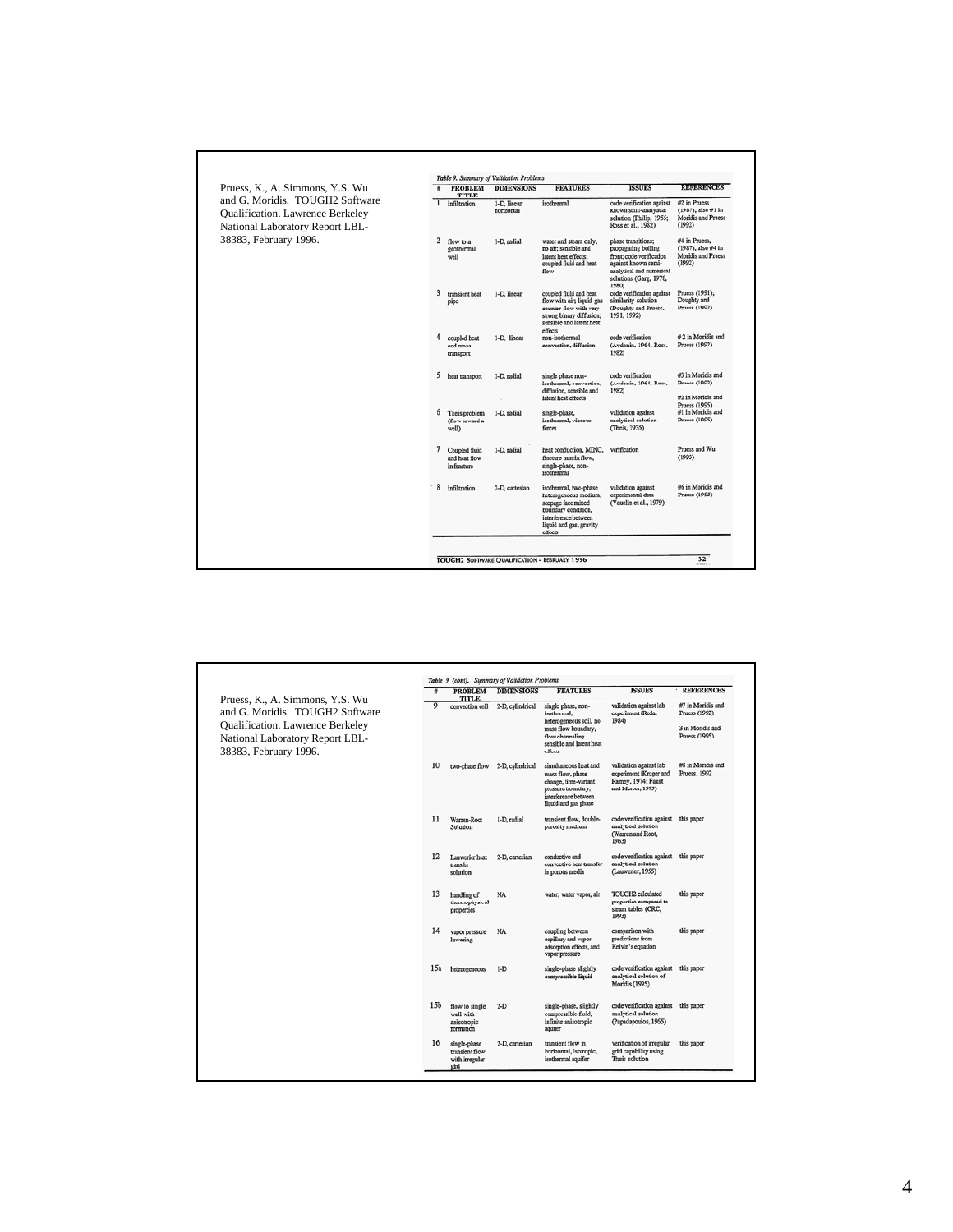

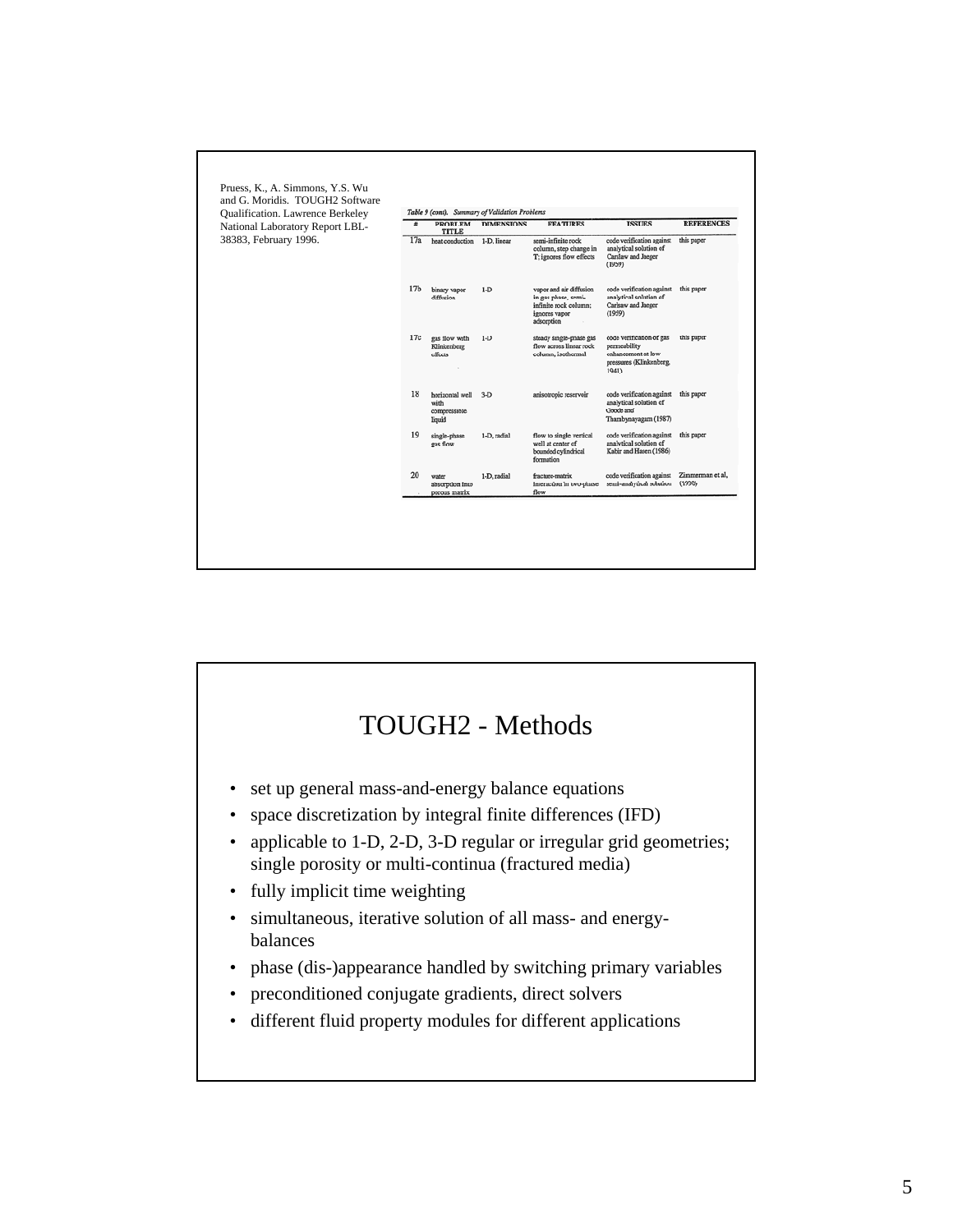## TOUGH2 - Architecture

The equations describing multiphase, multicomponent fluid and heat flow have the same mathematical form, regardless of the number and nature of fluid components and phases present.

The only differences for different fluid systems, such as *water-air*, *water-dissolved salts, brine-CO<sub>2</sub>, or water-gas-oil, are in the material properties:* 

densities, viscosities, partitioning of fluid components among phases, etc. ...

This suggests to set up a "modular" simulator architecture, consisting of

- a core module for assembling and solving the flow and transport equations,
- fluid property or "equation-of-state" (EOS) modules, that supply thermophysical and transport property data for the fluid system(s) at hand,
- modules for inputting and outputting data.

The modular architecture just described is known as "MULKOM," and is implemented in the TOUGH family of codes. It offers great flexibility in applications to different kinds of flow problems.

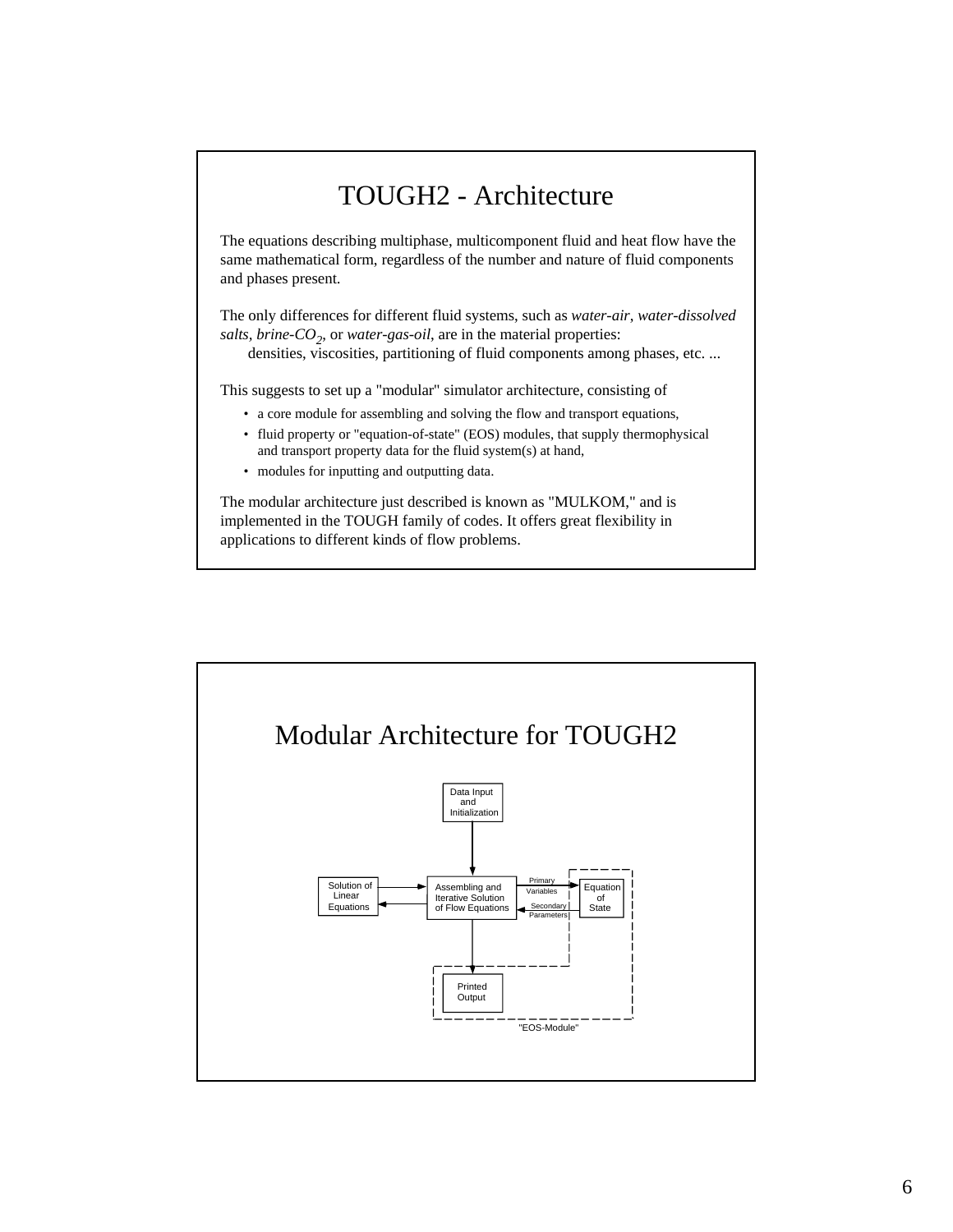

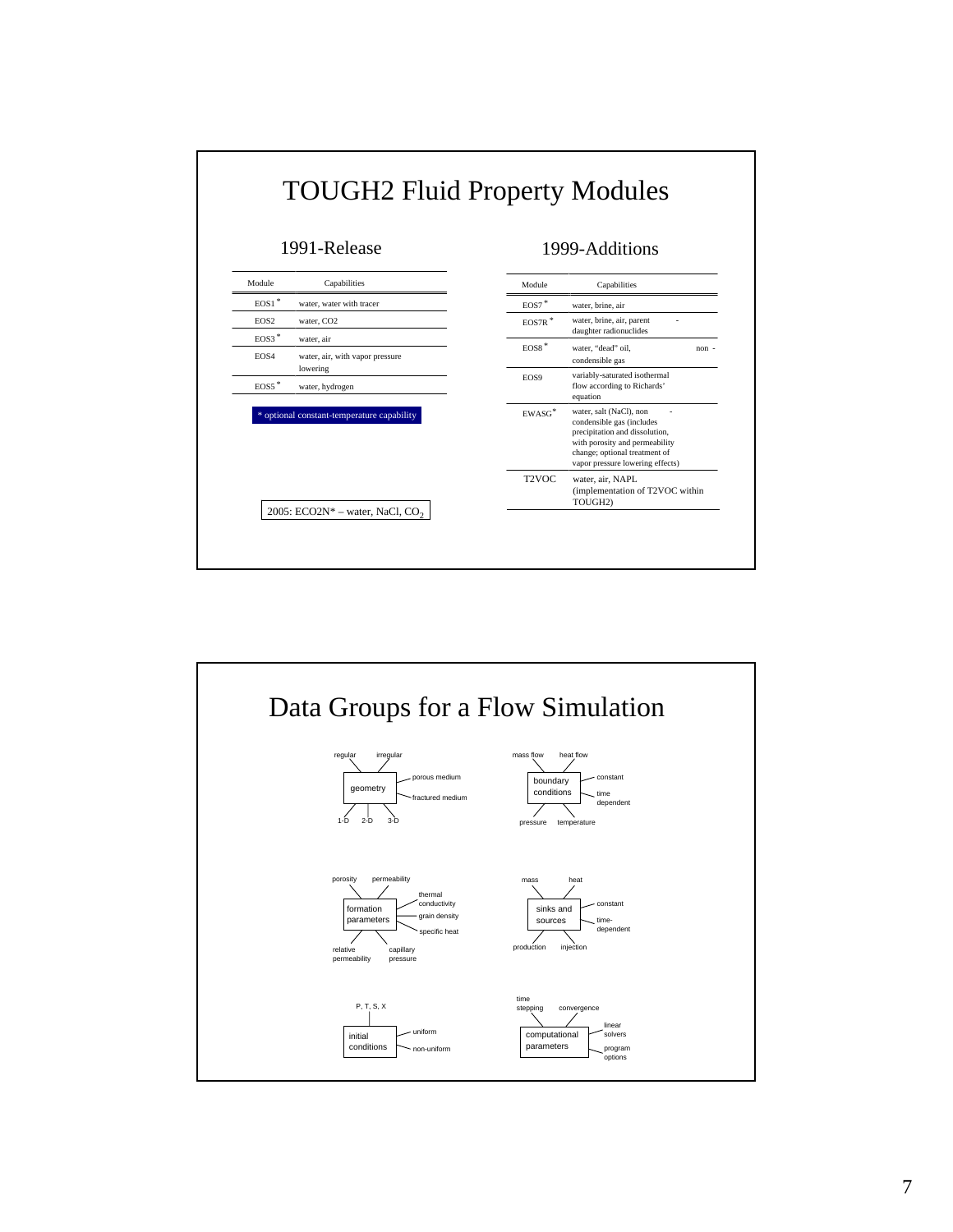## Model Calibration (History Matching)

- make guesses for poorly constrained parameters
- run simulation
- compare the outcome with field observations
- revise parameters to try and reduce discrepancies

trial-and-error process, or "inverse modeling" (iTOUGH2 - automatic history match)

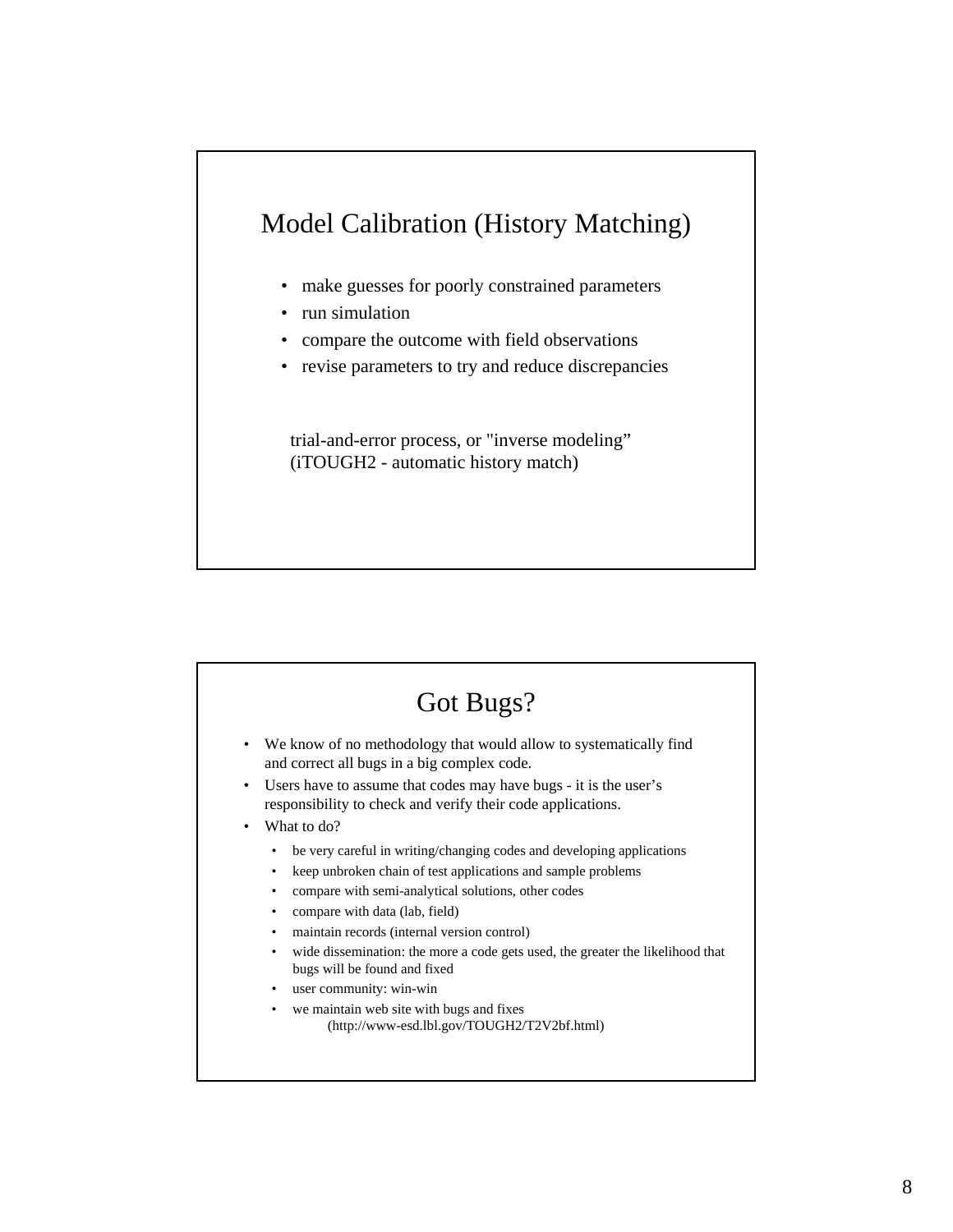| 888                                                                                                                                                                                                        |                                                                                                                                                                                                                                                                                                                                                     |                                           |                                                                                                                                                                                                                                                                                                                                                          |                     |  |
|------------------------------------------------------------------------------------------------------------------------------------------------------------------------------------------------------------|-----------------------------------------------------------------------------------------------------------------------------------------------------------------------------------------------------------------------------------------------------------------------------------------------------------------------------------------------------|-------------------------------------------|----------------------------------------------------------------------------------------------------------------------------------------------------------------------------------------------------------------------------------------------------------------------------------------------------------------------------------------------------------|---------------------|--|
| + http://www-esd.lbl.gov/TOUGH2/TZV2M.html                                                                                                                                                                 |                                                                                                                                                                                                                                                                                                                                                     | http://www-esd.lbl.gov/TOUCH2/T2V2bf.html |                                                                                                                                                                                                                                                                                                                                                          | io-<br>и            |  |
| <b>Amount Reload</b><br>Rack                                                                                                                                                                               |                                                                                                                                                                                                                                                                                                                                                     | Location                                  |                                                                                                                                                                                                                                                                                                                                                          | Search<br>Bookmarks |  |
| Chety://www-esd.bl.g.                                                                                                                                                                                      |                                                                                                                                                                                                                                                                                                                                                     |                                           |                                                                                                                                                                                                                                                                                                                                                          |                     |  |
| <b>TOUGH2</b> , Version 2.0: Bugs and Fixes                                                                                                                                                                |                                                                                                                                                                                                                                                                                                                                                     |                                           |                                                                                                                                                                                                                                                                                                                                                          |                     |  |
| go in 1031,6352 home page                                                                                                                                                                                  |                                                                                                                                                                                                                                                                                                                                                     |                                           | April 27, 2007                                                                                                                                                                                                                                                                                                                                           |                     |  |
|                                                                                                                                                                                                            |                                                                                                                                                                                                                                                                                                                                                     |                                           | Fix . In the DO 33 N+1 NM loop near the top of subroutine EOS, add two lines of coding to initialize                                                                                                                                                                                                                                                     |                     |  |
| April 27, 2007                                                                                                                                                                                             |                                                                                                                                                                                                                                                                                                                                                     |                                           | parameters ZREF and MRP, as follows.                                                                                                                                                                                                                                                                                                                     |                     |  |
| T.Page slobom<br>Bug, In co0.1, two parameters and for internal generation of gravity-capillary equilibrium initial conditions were not initialized                                                        |                                                                                                                                                                                                                                                                                                                                                     |                                           | DO 33 No.LNM<br>if(matin) eq. REFCO') then                                                                                                                                                                                                                                                                                                               |                     |  |
| when no REFCO specifications were used.                                                                                                                                                                    |                                                                                                                                                                                                                                                                                                                                                     |                                           | the                                                                                                                                                                                                                                                                                                                                                      |                     |  |
|                                                                                                                                                                                                            |                                                                                                                                                                                                                                                                                                                                                     |                                           | ZREF=0.<br>MRP=0                                                                                                                                                                                                                                                                                                                                         |                     |  |
|                                                                                                                                                                                                            |                                                                                                                                                                                                                                                                                                                                                     |                                           | mát                                                                                                                                                                                                                                                                                                                                                      |                     |  |
| March 9, 2006                                                                                                                                                                                              | March 9, 2006.                                                                                                                                                                                                                                                                                                                                      |                                           |                                                                                                                                                                                                                                                                                                                                                          |                     |  |
| COZTAB fluid property table for module could f routine endtable for<br>generating CO2 property tables                                                                                                      | Fix. The deterioration in accuracy arose from a flaw in the search interval for the iteration used in co2tab3.1 to find the real gas compressibility factor Z. Click bere for<br>downloading an improved routine co2tab3.f for generating CO2TAB, in which the search interval was revised to avoid this problem. The revised co2tab3.f follows the |                                           |                                                                                                                                                                                                                                                                                                                                                          |                     |  |
| Bug. For low temperatures (< 25 dep-C), the density, viscosity, and<br>specific cothalpy data in the COZTAB fluid property table supplied with                                                             | iterative bioection process for determining Z with a Newtonian iteration.                                                                                                                                                                                                                                                                           |                                           |                                                                                                                                                                                                                                                                                                                                                          |                     |  |
| the ECO2N module had lower accuracy at the very highest pressure point<br>1600 har). Errors trached 3.5 % for density, almost 10 % for viscoury.                                                           |                                                                                                                                                                                                                                                                                                                                                     |                                           | Click here to download the opdated CO2TAB file generated with the revised co2tab3.f. Please let us know of any problems by e-mail to K. Praese@2bl.gov.<br>Note that the updated CO2TAB has small differences from the previous version throughout, even for the table points at lower pressures that had satisfactory accuracy.                         |                     |  |
| and 1.5 % for specific enthalpy.                                                                                                                                                                           |                                                                                                                                                                                                                                                                                                                                                     |                                           | The differences arise because the iteration powers for Z is now slightly different. This will have small effects on simulation results, but it may lead to some changes in<br>the behavior of a simulation run, where occasionally convergence now is achieved in a different number of iterations, so that subsequently the automatic time step control |                     |  |
| The co2tab3.f routine that was supplied with the ECO2N package for<br>generating fluid property tables has deteriorating accuracy at low<br>femperatures, when pressures approach or exceed 600 har        |                                                                                                                                                                                                                                                                                                                                                     |                                           | may lead to a different choice of delta-t. Once that happens, time trancation errors will of course be different. For testing proper installation of ECO2N by comparing<br>results for sample problems with those given in the user's guide, we recommend using the original CO2TAII.                                                                    |                     |  |
|                                                                                                                                                                                                            | March 8, 2006                                                                                                                                                                                                                                                                                                                                       |                                           |                                                                                                                                                                                                                                                                                                                                                          |                     |  |
|                                                                                                                                                                                                            |                                                                                                                                                                                                                                                                                                                                                     |                                           | Fix. The problem occurs because of a conditional switching of relative permeabilities at interfaces in which a nodal distance is zero, as is the case for fracture nodal                                                                                                                                                                                 |                     |  |
| March 8, 2006<br>medale 12f f.                                                                                                                                                                             |                                                                                                                                                                                                                                                                                                                                                     | IF(D1.EQ.0. AND REL 20 NE.0.3 REL1=REL2   | distances generated by the MINC method. It is recommended to simply constrett out (or delete outright) the following two lines in subroutine MULTI, module (2f.f:                                                                                                                                                                                        |                     |  |
| Hug, Occasionally severe convergence problems are encountered when                                                                                                                                         |                                                                                                                                                                                                                                                                                                                                                     | IF(D2 EQ 0 AND REL 10 NE 0 : REL2=REL 1   |                                                                                                                                                                                                                                                                                                                                                          |                     |  |
| using the MINC method to simulate multiphase flow problems in fractured<br>reservoirs.                                                                                                                     | (These two lines occur a few lines after the following line:)                                                                                                                                                                                                                                                                                       |                                           | C  PERFORM APPROPRIATE UPSTREAM WEIGHTING FOR MOBILITIES.                                                                                                                                                                                                                                                                                                |                     |  |
|                                                                                                                                                                                                            |                                                                                                                                                                                                                                                                                                                                                     |                                           | Note that D=0 triggers other switches as well that should not be clunged. These other switches are "static," depending only on input parameters, not on parameters such                                                                                                                                                                                  |                     |  |
|                                                                                                                                                                                                            | as relative permeabilities that may change during a simulation.                                                                                                                                                                                                                                                                                     |                                           |                                                                                                                                                                                                                                                                                                                                                          |                     |  |
| July 8, 2004 Fluid injection at time-dependent rates.                                                                                                                                                      |                                                                                                                                                                                                                                                                                                                                                     | July 8, 2004                              |                                                                                                                                                                                                                                                                                                                                                          |                     |  |
| Bug, When specifying injection of a fluid component at time-dependent rates (LTAB>1 in GENER).<br>and only giving tabular data for times and rates but not for specific enthalpies (ITAB in record GENER.) |                                                                                                                                                                                                                                                                                                                                                     |                                           | Fix. When using time-dependent injection, it is mandatory that tabular data for specific enthalpy of injected fluid be provided as well                                                                                                                                                                                                                  |                     |  |
|                                                                                                                                                                                                            |                                                                                                                                                                                                                                                                                                                                                     |                                           | (array F3, record GENER 1.5). ITAB in record GENER, I must be specified as a non-blank character in this case, in order that these                                                                                                                                                                                                                       |                     |  |

|                             | <b>TOUGH2</b> Input Data Blocks                                                                             |                                                                                                                                                                                                                                                                                                                                                                                                                                                                                                                                                                                                                                                                                                                                                                                                                                                                                                                                                                                                                                                                                                                                                                                                                                           |                                                                                                                                  |
|-----------------------------|-------------------------------------------------------------------------------------------------------------|-------------------------------------------------------------------------------------------------------------------------------------------------------------------------------------------------------------------------------------------------------------------------------------------------------------------------------------------------------------------------------------------------------------------------------------------------------------------------------------------------------------------------------------------------------------------------------------------------------------------------------------------------------------------------------------------------------------------------------------------------------------------------------------------------------------------------------------------------------------------------------------------------------------------------------------------------------------------------------------------------------------------------------------------------------------------------------------------------------------------------------------------------------------------------------------------------------------------------------------------|----------------------------------------------------------------------------------------------------------------------------------|
| Keyword                     | Function                                                                                                    | for the<br><b>RPCAP</b><br>optional; parameters for relative permeability and<br>capillary pressure functions<br><b>TIMES</b><br>optional; specification of times for generating printout<br>optional; parameters for internal grid<br>generation<br>*ELEME<br>list of grid blocks (volume elements)<br>*CONNE<br>list of flow connections between grid blocks<br>for various reservoir<br>*GENER<br>optional; list of mass or heat sinks and sources<br><b>INDOM</b><br>optional: list of initial<br>conditions for specific reservoir<br>domains<br>certain fluid property (EOS) modules<br>*INCON<br>optional; list of initial conditions for specific<br>grid<br>EOS-modules to supply<br>blocks<br><b>NOVER</b><br>optional; if present, suppresses printout of version<br>data record for more flexible.<br>numbers and dates of the program units executed in a<br>(optional)<br>TOUGH2 run<br><b>ENDCY</b><br>one record to close the TOUGH2 input<br>file and initiate<br>the simulation<br>(last<br>record)<br><b>ENDFI</b><br>alternative to "ENDCY" for closing a TOUGH2 input file;<br>series<br>will cause flow simulation to be skipped; useful if only<br>mesh generation is desired<br>connections for which time series |                                                                                                                                  |
| TITLE.<br>(first<br>record) | one data record (single line) with a title<br>simulation problem                                            |                                                                                                                                                                                                                                                                                                                                                                                                                                                                                                                                                                                                                                                                                                                                                                                                                                                                                                                                                                                                                                                                                                                                                                                                                                           |                                                                                                                                  |
| <b>MESHM</b>                |                                                                                                             |                                                                                                                                                                                                                                                                                                                                                                                                                                                                                                                                                                                                                                                                                                                                                                                                                                                                                                                                                                                                                                                                                                                                                                                                                                           |                                                                                                                                  |
|                             | through MESHMaker                                                                                           |                                                                                                                                                                                                                                                                                                                                                                                                                                                                                                                                                                                                                                                                                                                                                                                                                                                                                                                                                                                                                                                                                                                                                                                                                                           |                                                                                                                                  |
| <b>ROCKS</b>                | hydrogeologic parameters                                                                                    |                                                                                                                                                                                                                                                                                                                                                                                                                                                                                                                                                                                                                                                                                                                                                                                                                                                                                                                                                                                                                                                                                                                                                                                                                                           |                                                                                                                                  |
|                             | domains                                                                                                     |                                                                                                                                                                                                                                                                                                                                                                                                                                                                                                                                                                                                                                                                                                                                                                                                                                                                                                                                                                                                                                                                                                                                                                                                                                           |                                                                                                                                  |
| MULTI                       | optional; specifies number of fluid components and<br>balance equations per grid block; applicable only for |                                                                                                                                                                                                                                                                                                                                                                                                                                                                                                                                                                                                                                                                                                                                                                                                                                                                                                                                                                                                                                                                                                                                                                                                                                           |                                                                                                                                  |
| <b>SELEC</b>                | used with certain<br>thermophysical property data                                                           |                                                                                                                                                                                                                                                                                                                                                                                                                                                                                                                                                                                                                                                                                                                                                                                                                                                                                                                                                                                                                                                                                                                                                                                                                                           |                                                                                                                                  |
| <b>START</b>                | optional; one<br>initialization                                                                             |                                                                                                                                                                                                                                                                                                                                                                                                                                                                                                                                                                                                                                                                                                                                                                                                                                                                                                                                                                                                                                                                                                                                                                                                                                           |                                                                                                                                  |
| PARAM                       | computational parameters; time stepping and<br>convergence parameters; program options                      |                                                                                                                                                                                                                                                                                                                                                                                                                                                                                                                                                                                                                                                                                                                                                                                                                                                                                                                                                                                                                                                                                                                                                                                                                                           |                                                                                                                                  |
| <b>DIFFU</b>                | diffusivities of mass components                                                                            |                                                                                                                                                                                                                                                                                                                                                                                                                                                                                                                                                                                                                                                                                                                                                                                                                                                                                                                                                                                                                                                                                                                                                                                                                                           |                                                                                                                                  |
| <b>FOFT</b>                 | optional; specifies grid blocks for which time<br>data are desired                                          |                                                                                                                                                                                                                                                                                                                                                                                                                                                                                                                                                                                                                                                                                                                                                                                                                                                                                                                                                                                                                                                                                                                                                                                                                                           |                                                                                                                                  |
| COFT                        | optional: specifies<br>data are desired                                                                     |                                                                                                                                                                                                                                                                                                                                                                                                                                                                                                                                                                                                                                                                                                                                                                                                                                                                                                                                                                                                                                                                                                                                                                                                                                           |                                                                                                                                  |
| <b>GOFT</b>                 | specifies sinks/sources for which time series<br>optional:<br>data are desired                              |                                                                                                                                                                                                                                                                                                                                                                                                                                                                                                                                                                                                                                                                                                                                                                                                                                                                                                                                                                                                                                                                                                                                                                                                                                           | Blocks labeled with a star * can be provided as separate disk files,<br>in which case they would be omitted from the INPUT file. |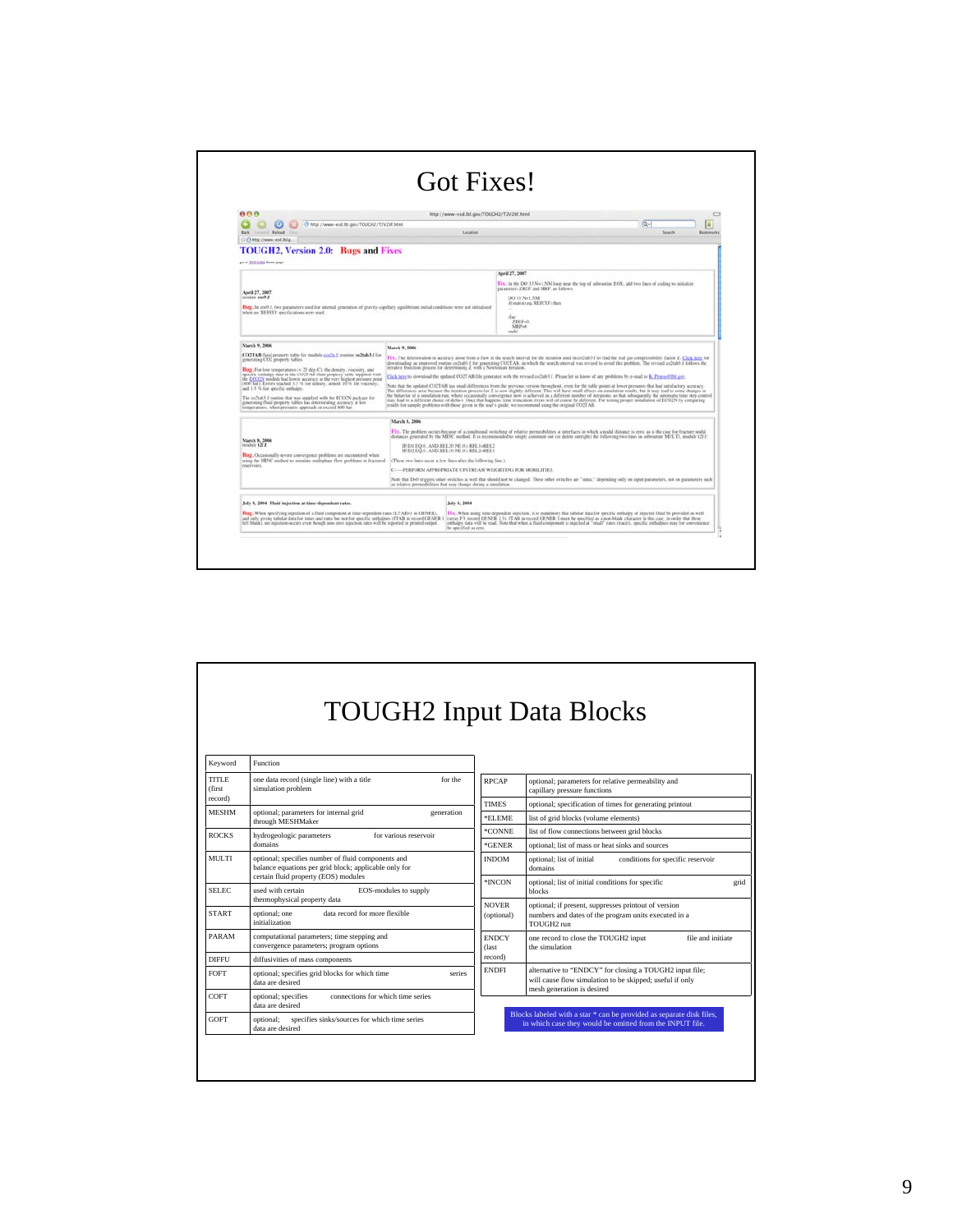|                              | <b>TOUGH2 Disk Files</b>                                                                                                                                                                                                                                                                 |                                                                                               |                                                                                                                                                                                                                                         |  |
|------------------------------|------------------------------------------------------------------------------------------------------------------------------------------------------------------------------------------------------------------------------------------------------------------------------------------|-----------------------------------------------------------------------------------------------|-----------------------------------------------------------------------------------------------------------------------------------------------------------------------------------------------------------------------------------------|--|
| File                         | <b>Use</b>                                                                                                                                                                                                                                                                               |                                                                                               |                                                                                                                                                                                                                                         |  |
| <b>MESH</b><br>(unit 4)      | written in subroutine INPUT from ELEME and CONNE data, or in<br>module MESHMAKER from mesh specification data;<br>read in RFILE to initialize all geometry data arrays used to define the                                                                                                | <b>LINEQ</b><br>unit $15$ )                                                                   | written during linear equation solution, to provide informative messages<br>on linear equation solution                                                                                                                                 |  |
|                              | discretized flow problem                                                                                                                                                                                                                                                                 | TABLE<br>written in CYCIT to record coefficients of semi-analytical heat exchange<br>(unit 8) |                                                                                                                                                                                                                                         |  |
| <b>GENER</b><br>(unit 3)     | written in subroutine INPUT from GENER data:<br>read in RFILE to define nature, strength, and time-dependence of sinks                                                                                                                                                                   |                                                                                               | at the end of a TOUGH2 simulation run<br>read (optionally) in subroutine QLOSS to initialize heat exchange<br>coefficients in a continuation run                                                                                        |  |
| <b>INCON</b>                 | and sources<br>written in subroutine INPUT from INCON data:                                                                                                                                                                                                                              | FOFT                                                                                          | written in FGTAB to provide time series data for elements for plotting                                                                                                                                                                  |  |
| (unit 1)                     | read in RFILE to provide a complete specification of thermodynamic<br>conditions                                                                                                                                                                                                         | unit 12 $)$<br>COFT                                                                           | written in FGTAB to provide time series data for connections for                                                                                                                                                                        |  |
| <b>SAVE</b>                  | written in subroutine WRIFI to record thermodynamic conditions at the                                                                                                                                                                                                                    | unit 14 $)$                                                                                   | plotting                                                                                                                                                                                                                                |  |
| (unit 7)                     | end of a TOUGH2 simulation run:                                                                                                                                                                                                                                                          | GOFT<br>unit 13 $)$                                                                           | written in FGTAB to provide time series data for sinks/sources for<br>plotting                                                                                                                                                          |  |
|                              | compatible with formats of file or data block INCON for initializing a<br>continuation run                                                                                                                                                                                               | <b>VERS</b>                                                                                   | written in all TOUGH2 program units with informational message on                                                                                                                                                                       |  |
| <b>MINC</b><br>$t$ unit $10$ | written in module MESHMAKER with MESH-compatible<br>specifications, to provide all geometry data for a fractured-porous<br>medium mesh (double porosity, dual permeability, etc.);<br>read (optionally) in subroutine RFILE to initialize geometry data for a<br>fractured-porous system | unit $11)$                                                                                    | version number, date, and function;<br>read in main program and printed to default OUTPUT at the conclusion<br>of a TOUGH2 simulation run; printing of version information is<br>suppressed when keyword NOVER is present in INPUT file |  |
|                              |                                                                                                                                                                                                                                                                                          |                                                                                               |                                                                                                                                                                                                                                         |  |

|                           |               |                 |                               |                | <b>TOUGH2 INPUT FORMATS</b> |                |            |             |
|---------------------------|---------------|-----------------|-------------------------------|----------------|-----------------------------|----------------|------------|-------------|
| <b>TITLE</b>              |               |                 |                               |                |                             |                |            |             |
| <b>ROCKS</b>              |               |                 |                               |                |                             |                |            |             |
| MAT                       | <b>NAD</b>    | <b>DROK</b>     | POR                           | <b>PER (1)</b> | PER (2)                     | <b>PER (3)</b> | CWET       | <b>SPHT</b> |
|                           | COM           | <b>EXPAN</b>    | <b>CDRY</b>                   | <b>TORTX</b>   | GK                          | XKD3           | XKD4       |             |
| <b>IRP</b>                |               | RP(1)           | RP(2)                         | RP (3)         | RP(4)                       | RP (5)         | RP (6)     | RP (7)      |
| ICP                       |               | CP(1)           | CP(2)                         | CP(3)          | CP(4)                       | CP(5)          | CP(6)      | CP(7)       |
|                           |               |                 |                               |                |                             |                |            |             |
| MULT.I.                   |               |                 |                               |                |                             |                |            |             |
| NK                        | <b>NEO</b>    | NPH<br>NB       | <b>NKIN</b>                   |                |                             |                |            |             |
| <b>START</b>              | (optional).   |                 |                               |                |                             |                |            |             |
|                           |               |                 | MOP: 123456789012345678901234 |                |                             |                |            |             |
| <b>PARAM</b>              |               |                 |                               |                |                             |                |            |             |
| $N$ DITE $\sim$<br>KDATA- | MCYC          | MSEC MCYPR      | $MOP$ (1), $I=1,24$           |                |                             | TEXP           | BE         |             |
|                           | <b>TSTART</b> | TIMAX           | DELTEN or NDLT                | DELTMX         | <b>ELST</b>                 | GF             | REDLT      | SCALE       |
|                           | DLT(1)        | DLT(2)          | DLT(3)                        |                |                             | $-111$         |            |             |
|                           | .             |                 |                               |                |                             | DLT (M)        | (MS8*NDLT) |             |
|                           | RE1           | RE <sub>2</sub> | Y                             | <b>WUP</b>     | <b>WNR</b>                  | DFAC           |            | .           |
|                           | DEF(1)        |                 | <b>DEP (2)</b>                |                |                             | DEF (3)        |            | DEF (4)     |
| SOLVR<br><b>MATSLV</b>    | (optional     |                 |                               |                |                             |                |            |             |
| <b>ZPROCS</b><br>×        |               | RITMAX          | <b>CLOSUR</b>                 |                |                             |                |            |             |
| <b>DPROCS</b>             |               |                 |                               |                |                             |                |            |             |
| <b>RPCAP</b>              | optional      |                 |                               |                |                             |                |            |             |
| <b>IRP</b>                |               | RP (1)          | RP (2)                        | RP (3)         | RP (4)                      | RP (5)         | RP (6)     | RP (7)      |
| ICP.                      |               | CP(1)           | CP(2)                         | CP(3)          | CP(4)                       | CP(5)          | CP(6)      | CP(7)       |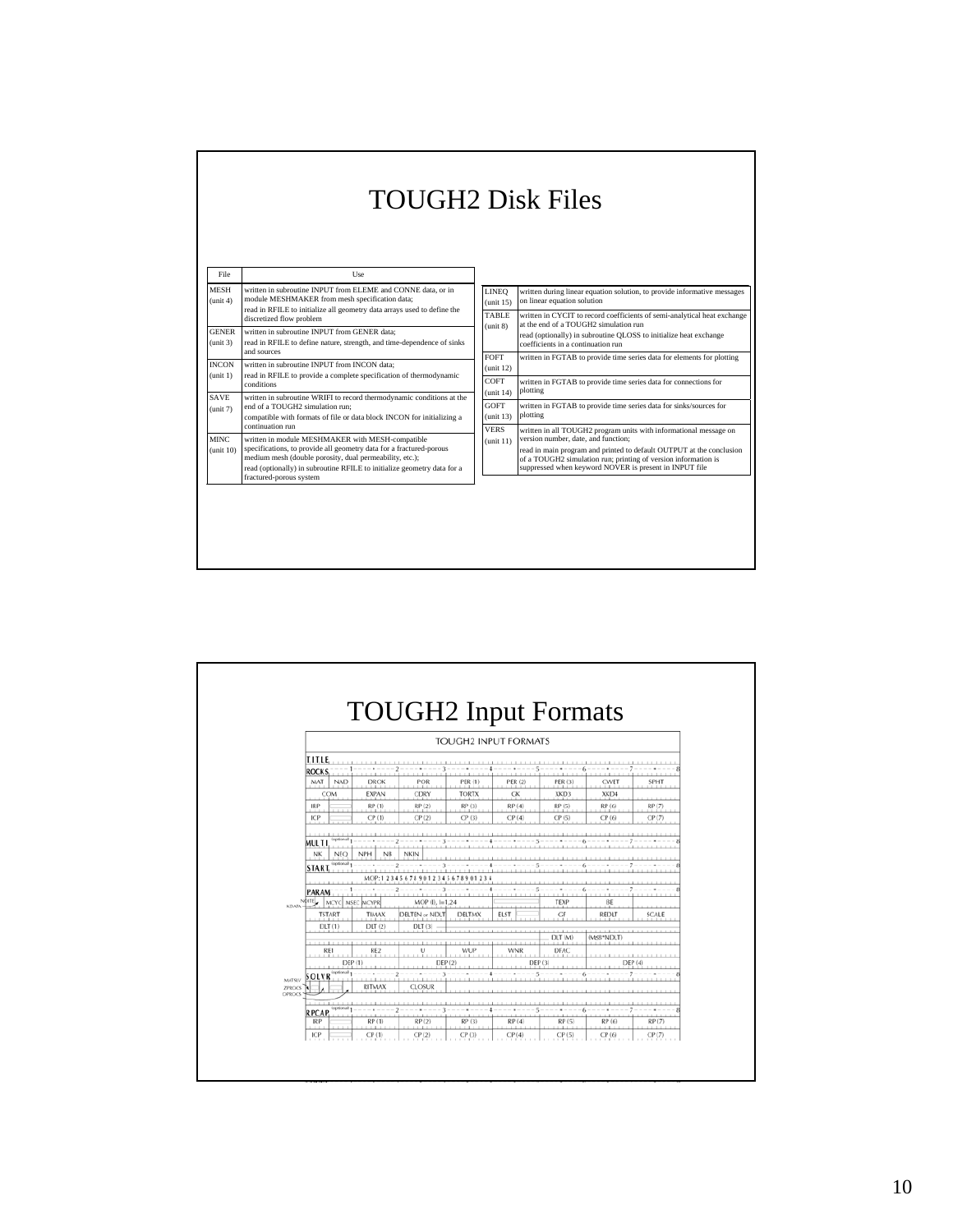